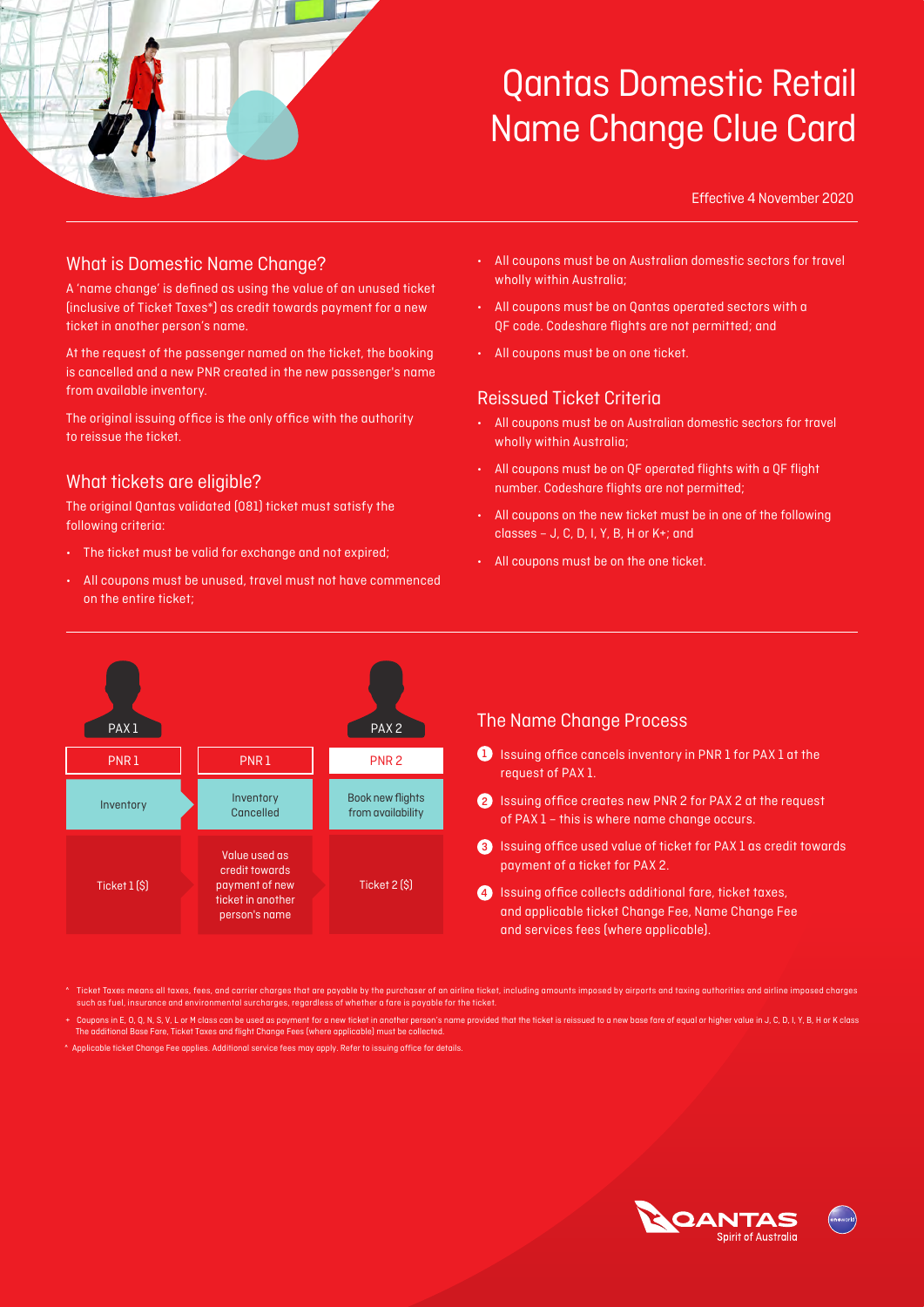Effective 4 November 2020

## Domestic (Retail Fare) Name Change Examples

#### Example 1: K Class to K Class A ticket is booked in the name of John Citizen: SYD-MEL: K Class \$300 MEL-SYD: K Class \$300 Total ticket value = \$600 Flights must be cancelled in accordance with fare rules. New flights booked from availability in new name Andrew Smith: SYD-MEL: K Class \$300 MEL-SYD: K Class \$300 Total ticket value = \$600 Collect additional fare, ticket taxes and change fee and name change fee (if applicable). Ticket in credit Cancel inventory Create new PNR Ticket reissue  $\begin{array}{|c|c|c|c|c|}\hline \text{SOO} & \text{SOO} & \text{SOO} \ \hline \end{array}$

### Example 2: Q Class to K Class

| Ticket in credit                                   |  | <b>Cancel inventory</b>                    |  | <b>Create new PNR</b>                               |  | Ticket reissue                                      |
|----------------------------------------------------|--|--------------------------------------------|--|-----------------------------------------------------|--|-----------------------------------------------------|
| A ticket is booked in the name of<br>John Citizen: |  | Tickets must be<br>cancelled in accordance |  | New flights booked from<br>availability in new name |  | Collect additional fare.<br>ticket taxes and ticket |
| SYD-MEL: H Class \$300                             |  | with fare rules.                           |  | Andrew Smith:                                       |  | change fee and name<br>change fee (if applicable).  |
| MEL-SYD: 0 Class \$150                             |  |                                            |  | SYD-MEL: H Class \$300                              |  |                                                     |
| Total ticket value = \$450                         |  |                                            |  | MEL-SYD: K Class \$250                              |  |                                                     |
|                                                    |  |                                            |  | Total ticket value = \$550                          |  |                                                     |
|                                                    |  |                                            |  |                                                     |  |                                                     |
| \$450                                              |  | \$450                                      |  | \$550                                               |  |                                                     |

## Example 3: B Class (SYD-MEL-SYD) to B Class (SYD-MEL-SYD)

| Ticket in credit                                   | <b>Cancel inventory</b>                    |  | Create new PNR                                      | <b>Ticket reissue</b>                               |
|----------------------------------------------------|--------------------------------------------|--|-----------------------------------------------------|-----------------------------------------------------|
| A ticket is booked in the name of<br>John Citizen: | Flights must be<br>cancelled in accordance |  | New flights booked from<br>availability in new name | Collect additional fare.<br>ticket taxes and ticket |
| SYD-MEL: B Class \$350                             | with fare rules.                           |  | Andrew Smith:                                       | change fees and name<br>change fee (if applicable). |
| MEL-SYD: B Class \$350                             |                                            |  | SYD-BNE: B Class \$350                              |                                                     |
| Total ticket value = \$700                         |                                            |  | MEL-BNE: B Class \$350                              |                                                     |
|                                                    |                                            |  | Total ticket value = \$700                          |                                                     |
| \$700                                              | \$700                                      |  | \$700                                               |                                                     |

Domestic tickets are valid for 12 months from the date of the original ticket issue and all travel must be completed by this date.

Fares and fees above are illustrative only – examples above show base fares and do not show the calculation of ticket taxes. Refer to the applicable fare rule in the GDS for current fare levels, ticket taxes, ticket change fee, name change fee and fare rules. Service fees may apply. Refer to the local issuing office.

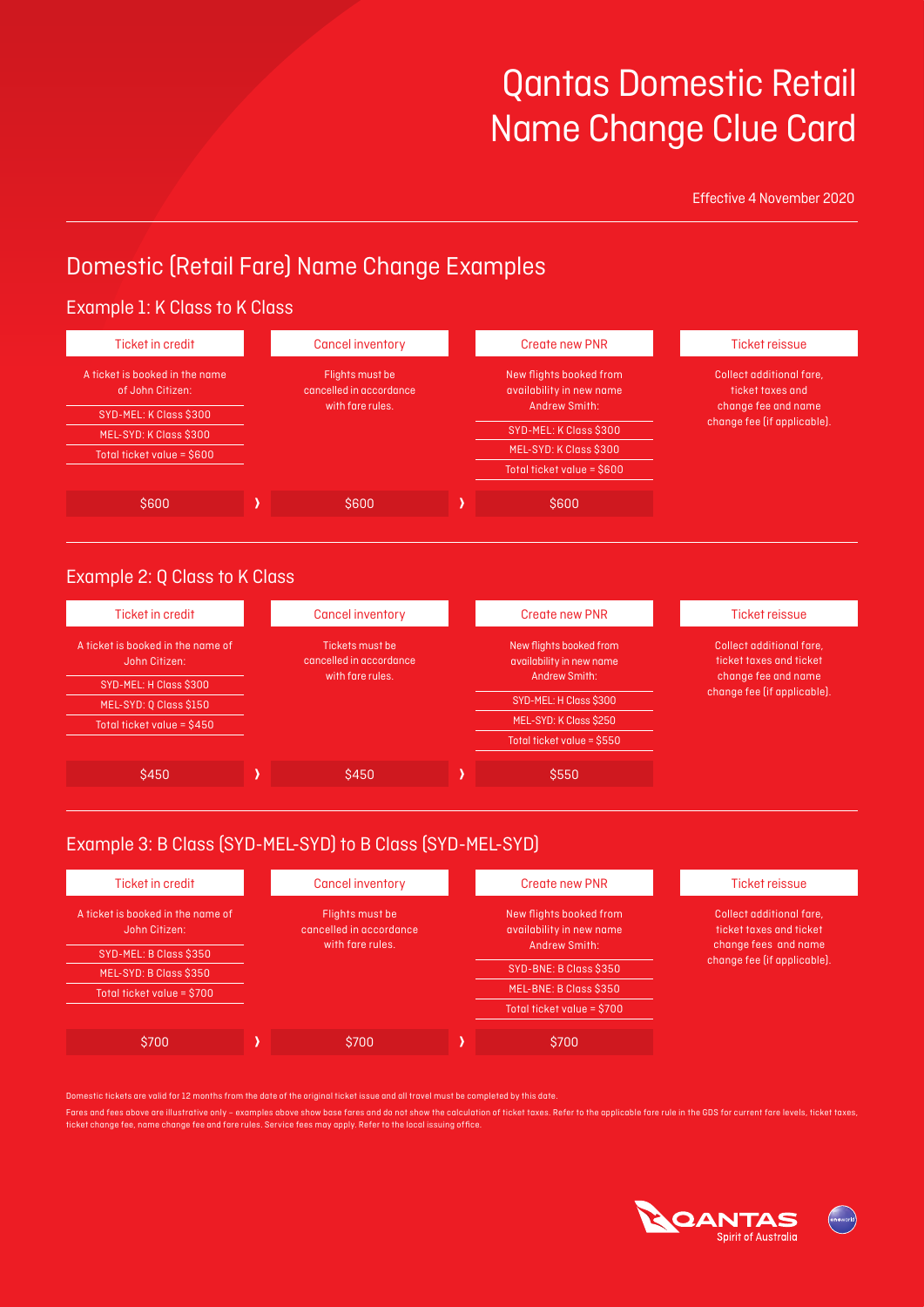Effective 4 November 2020

## Frequently Asked Questions

#### 1 When can a passenger name be changed?

The timing is dependent on the class and fare rules of the original ticket. For example, Flex (K, H, B and Y classes) fares would require cancellation at least 30 minutes prior to departure as per published fare rules.

A Red eDeal ticket (E, O, Q, N, S, V, L and M classes) would require cancellation, and would need to be upgraded to Flex or Business the day before travel. This is because Red eDeal fares cannot be changed on the day of travel.

Refer to the applicable fare rule in the GDS for current fare rules and charges.

#### 2 Who has the authority to request a name change on a passenger's ticket?

The passenger whose name is on the ticket has the authority to request that the ticket to be used as credit towards payment of a ticket in another passenger's name. The original passenger must know all the details of the original booking and the new booking. The same will apply for any further name changes, i.e. the passenger whose name is on the last reissued ticket has the authority to request the change.

#### 3 Who has the authority to change the name of the passenger on a ticket?

The original issuing office is the only office with the authority to reissue the ticket, at the request of the passenger whose name is on the ticket, into a different passenger's name. This includes tickets originally issued via Qantas Contact Centres.

Note: Name Change is not available via qantas.com or at the airport on the day of departure. Bookings made on qantas.com can be reissued via Qantas Contact Centres only. Service fees may apply. Refer to local issuing office.

#### 4 Are ticket Change fees applicable to the fare in addition to the Name Change fee (where applicable)?

Yes. If the applicable ticket Change Fee applicable to the fare and the Name Change fee also applies. This applies regardless of whether the new passenger is travelling on the same flights or in the same class as the original passenger in addition to the Name Change Fee.

#### 5 How is the ticket Change Fee and Name Change Fee (where applicable) collected?

Change fees (whether for flights or name) are applied per passenger per ticket at the time of rebooking and include GST. Where a flight or Name Change fee applies, the fee charged is the historical Change Fee applicable at the date the original ticket was issued or for subsequent reissues, the fee applicable at the date of the last reissue. After rebooking, the reissue of the ticket must be completed no later than 1 day following the change.

Where a Change Fee applies in accordance with a ticketed fare, it must be receipted separately from the ticket using EMD-S. The EMD-S must be raised at the time of reissue and cross referenced to the new ticket number. When an EMD-S is issued for a change being made to a Domestic ticket, the GST component is shown separately as a "UO" amount.

#### 6 I am using the value of a ticket as credit from one passenger, for a new passenger's ticket. The passenger has requested that they maintain the original PNR. Can I do this?

No. The flight booking cannot be changed into the new passenger's name. All inventory must be cancelled in the original PNR. Flights for the new passenger must be booked in a new PNR from availability. This applies regardless of whether the new passenger is travelling on the same flights or in the same class as the original passenger. The Name Change policy does not allow passengers to hold the original inventory seat.

#### 7 Can the fare be used for a different itinerary or value?

Yes. The value of the ticket (inclusive of Ticket Taxes, Fees and Carrier charges) may be used as a credit towards payment of a new ticket anywhere on the Qantas domestic network provided the new Base fare value is of equal or higher value than the original Base fare and all rules of the new fare are met.

Any additional base fare, Ticket Taxes, Fees and Carrier charges and/or ticket Change Fee and Name Change Fee (where applicable) must be collected.

Note: Service fees may apply. Refer to local issuing office.